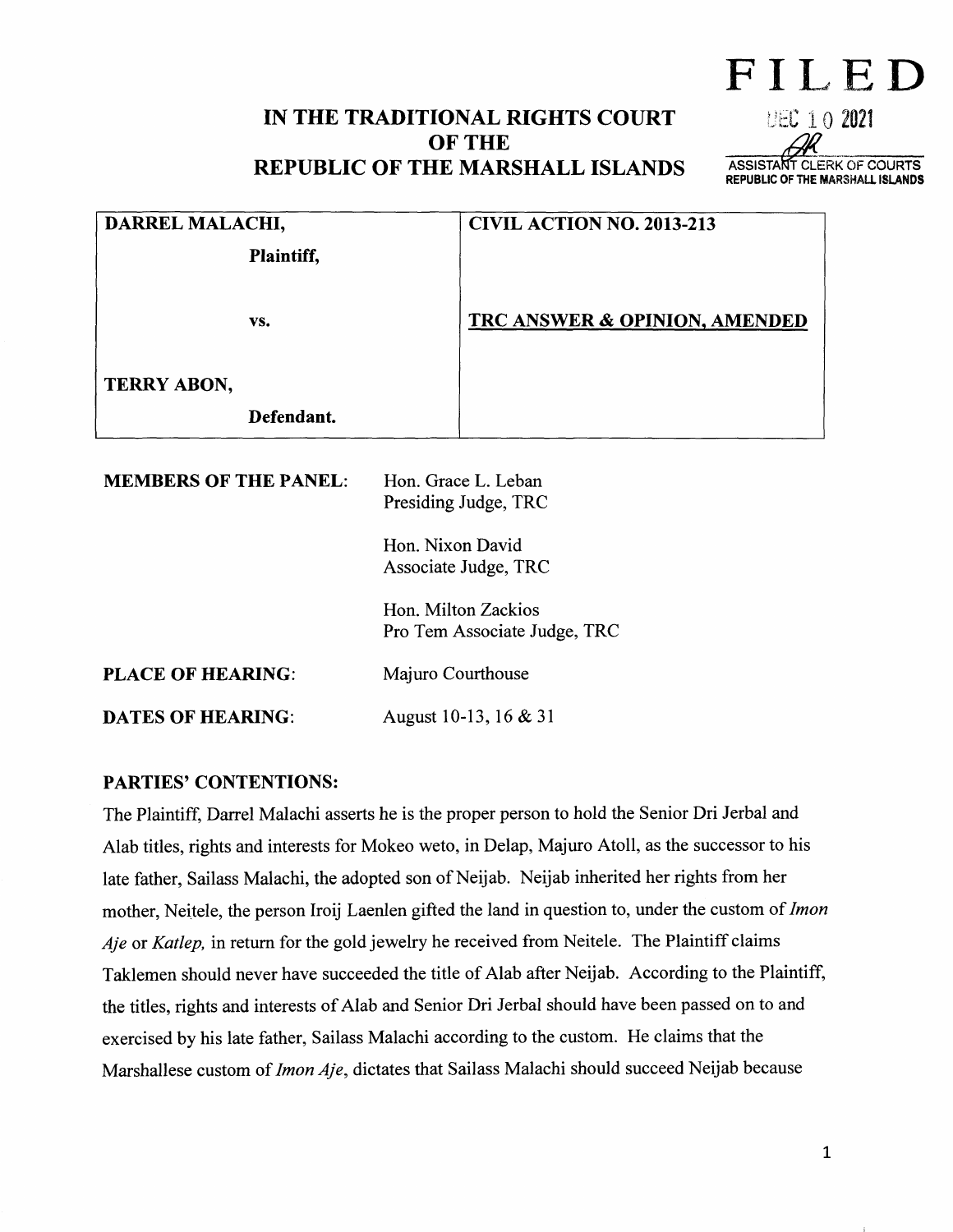although she was childless, she considered Sailass Malachi as her own, as a *kanin lujen.* As such, upon the passing of Sailass Malachi, his children should therefore, succeed him and inherit those interests (Alab and Senior Dri Jerbal). The Plaintiff also asserts that Taklemen adopted Neimako, Terry Abon's mother, and was not the proper person to have exercised the titles and rights on a *Imon Aje* because they are descendants of the younger bwij of LiJuly. The Plaintiff further contends that Terry Abon is attempting to exercise a right he claims he acquired through a *kalimur* made by Taklemen John, a right (Taklemen) attained through deception, misrepresentations of the truth and fraud, all in her attempt to take the rights away from Sailass Malachi.

The Plaintiff asks this court to find in favor of his older brother, Jekien Malachi, as the proper person to hold the titles, rights and interests of Alab and Senior Dri Jerbal on Mokeo Weto, in Delap, Majuro Atoll, Marshall Islands, and not Terry Abon.

Defendant Terry Abon contends and states that the Plaintiff's father, Sailass Malachi, was adopted from outside the bwij by Neijab without an expressly written *kalimur* from her. Therefore, his (Sailass Malachi) right to succeed Neijab, as so dictated by custom, was extinguished or terminated upon Neijab's death. The Defendant avers that his rights over Mokeo Weto stem from Taklemen's *kalimur* which was signed and approved by Iroijlaplap Joba Kabua, Iroij Amata Kabua and Iroij-edrik Telean, and further affirmed by Iroijlaplap Jurelang Zedkeia in his speech delivered during her (Alab Taklemen) *eoraak.* The Defendant further asserts that Sailass Malachi was not in a position to know about Taklemen's *kalimur* as he is not a member ofNeijab and Taklemen's bwij, and also because, Neijab failed to secure a *kalimur* for herself and her children to hold and exercise any titles, rights or interests on Mokeo Weto, through her own negligent. The Defendant claims he is Neimako A bon's son, and Neimako A bon was customarily adopted by Alab Taklemen John, and as custom dictates, is the proper person to hold and exercise the Alab and Senior Dri Jerbal titles, rights and interests on Mokeo Weto today. This is based on the *kalimur* between Taklemen John and Iroijlaplap Joba Kabua, lroij Amata Kabua and Leroij Telean, signed and agreed to on January 29, 1980. It is on the basis of this agreement and the above stated reasons, that the Defendant requests that any land lease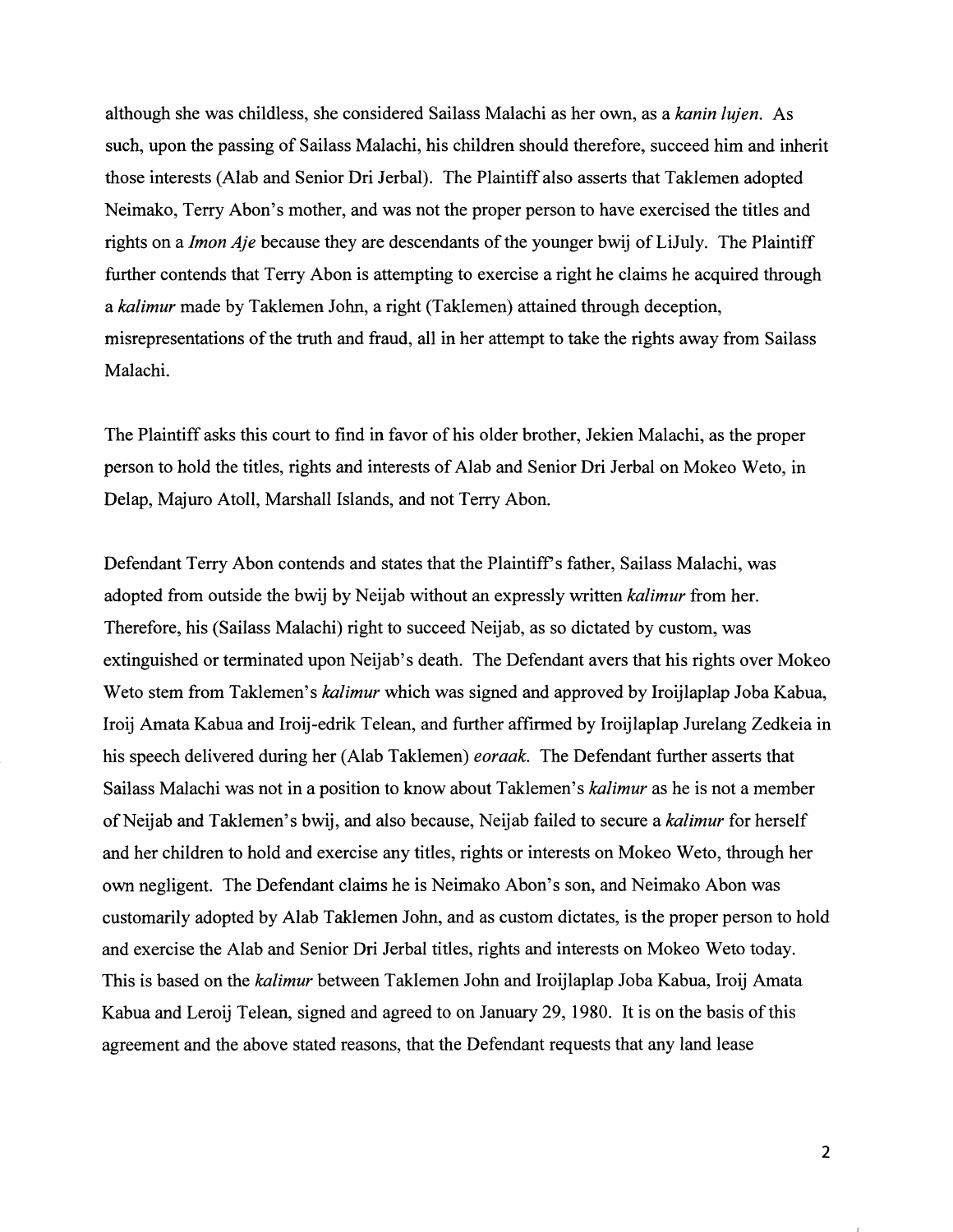agreements signed and executed without his approval be invalidated, and declared null and void. The current Iroijlaplap for Mokeo Weto is Leroij Esther Zedkeia.

#### **QUESTIONS REFERRED TO THE TRC PANEL:**

As between Sailass Malachi and Terry Abon, and those claiming through them, who is, in accordance with Marshallese custom and traditional practice, the proper person to hold the Alab and Senior Dri Jerbal titles, rights and interests on Mokeo Weto, Delap Village, Majuro Atoll, Republic of the Marshall Islands?

#### **ANSWER:**

Terry Abon.

### **FACTUAL FINDINGS UPON WHICH THE OPINION IN ANSWER IS BASED:**

After listening to testimony and reviewing the evidence presented in this case, the TRC Panel ("Panel") concluded that the land in question, Mokeo Weto, Delap, Majuro Atoll, is an *Imon Ninnin* according to Marshallese custom, passed down from Lakuboke to his daughter, Neiboke, and subsequently in succession, Neijab and Taklemen, as illustrated in Defendant's Exhibit A(2). As such, this Panel finds that the proper person to hold and exercise the titles and rights of the Alab and Senior Dri Jerbal on Mokeo Weto, is Terry Abon.

*Imon Aje* are lands gifted by an iroij as payment or in return for good deeds or services to the iroij. (See 577R 458 and J. Tobin, "Land Tenure in the Marshall Islands", p. 30.) This case and the information cited indicate that Mokeo Weto is not an *Imon Aje.* 

On August 15, 1959, the Determination of Land Ownership was established and after the hearings conducted with Iroijlaplap Aisea, Iroij-edrik Lijeklok, Alab Neijab and Dri Jerbal Taklemen, it was determined that Mokeo Weto cannot and should not be an *Imon Aje* or *Katlep*, but an *Imon Ninnin,* because if it was an *Imon Aje,* then Taklemen would not have held or exercised the title, rights and interests of the Senior Dri Jerbal. Custom dictates that if an *Imon Aje* is gifted to a female, then the line of succession for the alabship and Senior Dri Jerbal titles will exclusively pass through her offspring(s), and thereafter in subsequent succession from the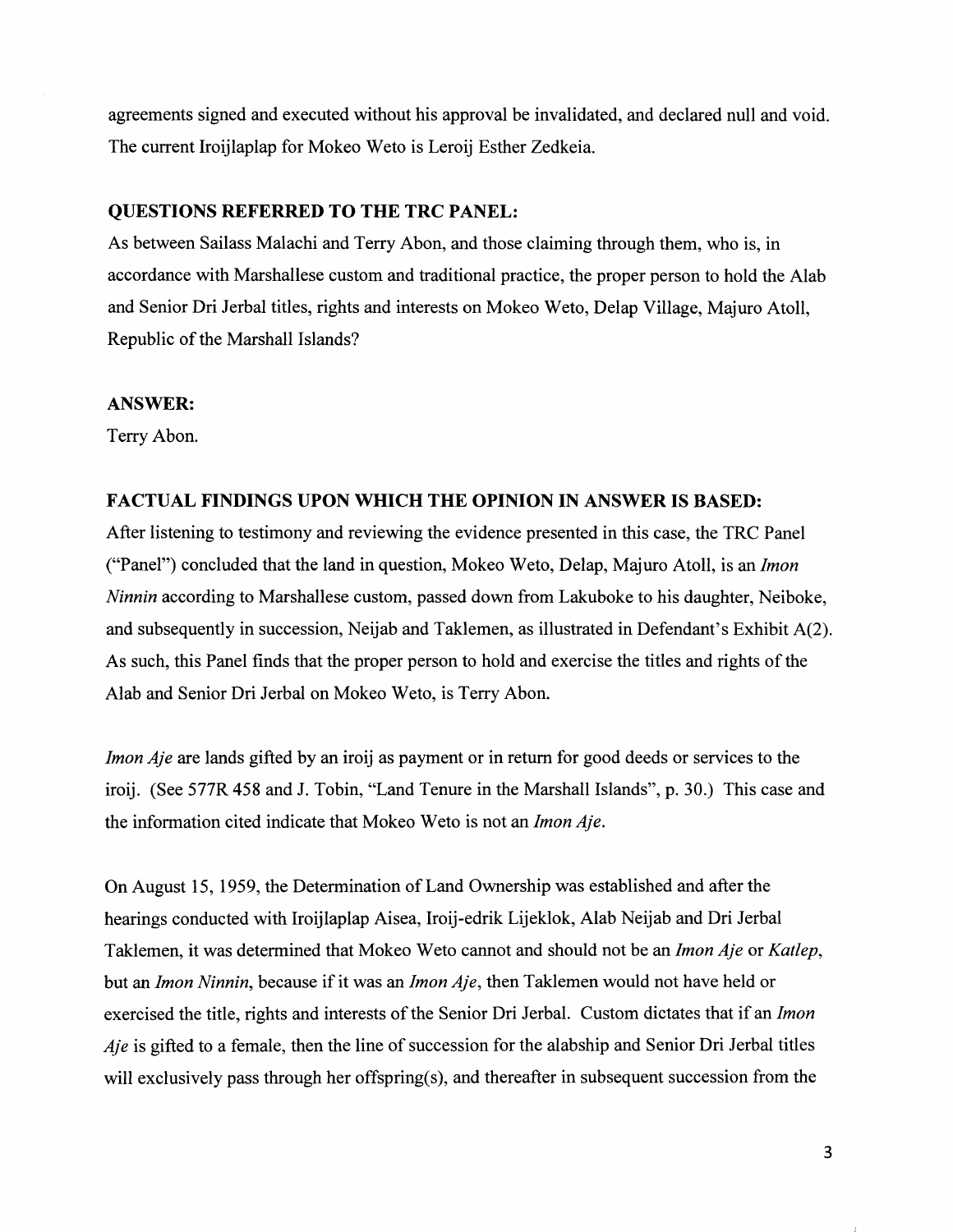line of the first beneficiary, and not through any of her siblings' children. The Determination of Land Ownership document illustrates this type of succession. This Land Determination document also shows that Mokeo was initially an *Imon Ninnin* from Lakuboke to his child, Neiboke and through Neiboke, commences a new line of succession, which we agree is implicitly supported by the fact that the alabship was held and exercised by Neijab, while Taklemen, held the Dri Jerbal title, right and interests. If this were not the case, Iroijlaplap Aisea and Iroij-edrik Lijeklok would have corrected it.

Neijab and Taklemen were both childless, however both adopted children from outside the bwij. Neijab customarily adopted Sailass Malachi as her own son, and likewise, Taklemen customarily adopted Neimako. Neijab and Taklemen's mothers were sisters, and Neiboke was their natural mother. Neijab failed to leave a will or testament for Sailass Malachi to succeed the alabship and Senior Dri Jerbal titles, rights and interests for Mokeo Weto. As a result of that failure, Sailass Malachi's issues cannot and were not in a position to succeed Neijab. (See HCT CA 1999-288). The Panel recognizes and acknowledges that Sailass Malachi's rights in the line of succession should not be terminated or be determined solely upon the absence of a *kalimur,* but is also of the opinion that the line of succession, which started as an *Imon Ninnin* with Neiboke's line, continued in succession to the current generation today of Darrel Malachi and Terry Abon, in which Darrel Malachi is a descendant of a patrilineal line, whereas Terry Abon comes from a matrilineal line.

During the *eoraak* of Alab Taklemen, Iroijlaplap Jurelang Zedkeia expressed his recognition of Terry Abon as the proper person to hold and exercise the Alab and Senior Dri Jerbal titles, rights, and interests on Mokeo Weto, in Delap, Majuro Atoll. The Panel believes his acknowledgement further solidified Taklemen John's *kalimur.* 

### **RELEVANT CUSTOMARY & TRADITIONAL PRACTICE:**

- 1. *Kokajriri-* The adoption of a child after birth or as a young child as if it were your own. Adoption may occur within the same *bwij* as well as outside the *bwij.*
- 2. *Kanin lujen-* Considered as one's biological child or natural child.
- 3. *Imon Aje* -land given to an individual who performs good deeds for the chief.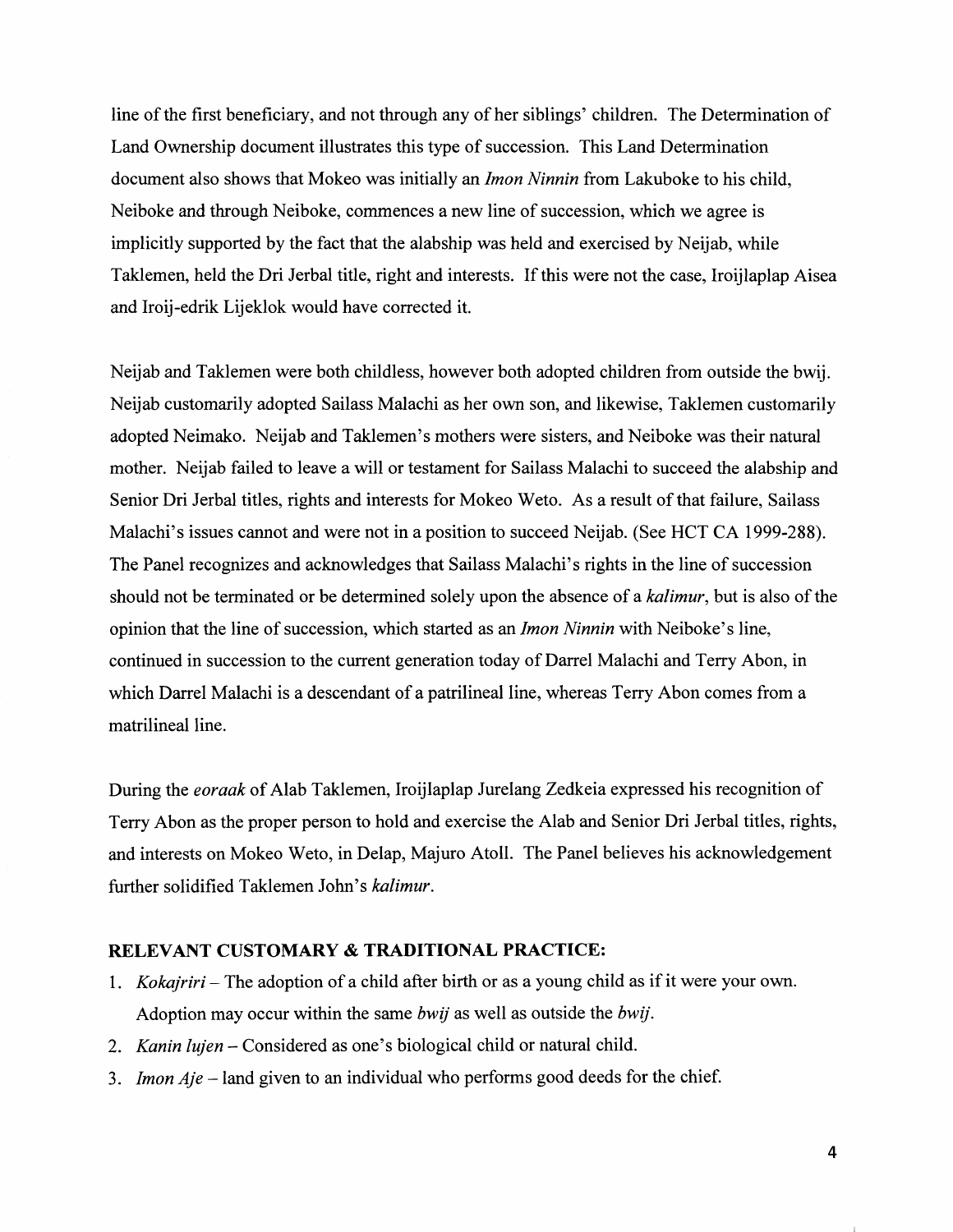- 4. *Imon Ninnin*  land given by an *alab* or head of the *bwij,* to his child or children, with the approval from the *bwij* and the *iroijlaplap.*
- 5. *Katlep* -land allocated by the chief/iroijlaplap to an individual or bwij, or to place or the placement of a person/people on the land.

### **APPLYING THE CUSTOM TO FACTUAL FINDINGS:**

The evidence in this case clearly shows that Neijab adopted Sailass Malachi and Taklemen adopted Neimako, and they both considered their adopted children as their own, or *kanin lujerro.*  The evidence also shows that Mokeo W eto is not an *Imon Aje* or *Katlep,* but an *Imon Ninnin,* for the descendants of Lakuboke, as illustrated in Defendant's Exhibit  $A(2)$ .

### **PLAINTIFFS' WITNESSES:**

- 1. Darrel Malachi
- 2. Mudge Samuel
- 3. Hainrick Moore

## **DEFENDANT'S WITNESSES:**

- 1. Terry Abon
- 2. Joseph Jorlang
- 3. Austen Jurelang
- 4. Jimmy Kamram

# **PLAINTIFFS' EVIDENCE:**

- 1. Plaintiff's Exhibit  $A M$ enmenbwij/Genealogy Chart
- 2. Plaintiff's Exhibit B 1954 Ownership of Land Release  $\#124$
- 3. Plaintiff's Exhibit  $B1 -$  Ownership of Land, Majuro Atoll 1959
- 4. Plaintiffs' Exhibit C- Certificate of Death- Sailass Malachi
- 5. Plaintiff's Exhibit D Certificate of Birth Steria or Malachi
- 6. Plaintiff's Exhibit  $E$  Delayed Registration of Birth
- 7. Plaintiff's Exhibit  $K$  Certificate of Death Neijab
- 8. Plaintiff's Exhibit H Admitted Order of Adoption of Makko Beed